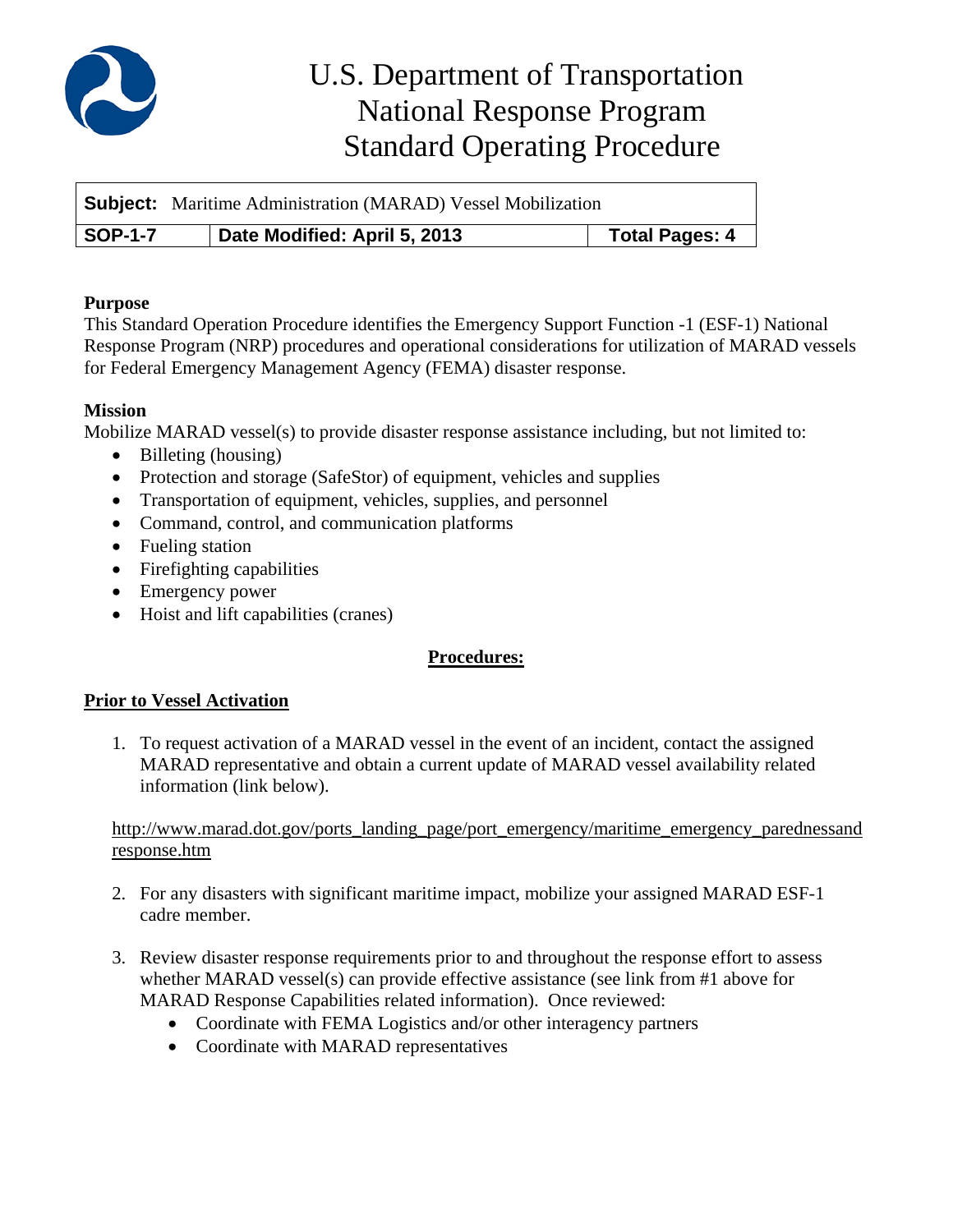- 4. If a MARAD vessel can be effectively utilized, initiate a request, utilizing the scope of work in the relevant Pre-Scripted Mission Assignment ("MARAD Berthing Ship" or "MARAD Cargo Ship"). Determine:
	- When would FEMA (or other partner) like the vessel on station
	- "Projected Start Date" Activation Date of Vessel
	- "Estimated Days for Vessel to Arrive on location" MARAD estimated days required to activate vessel + MARAD estimated steaming days from homeport to incident location
	- "Projected End Date"- estimated vessel departure date from location (based upon the approximate length of time the vessel(s) might be required)
	- Who will procure the pier for the vessel at incident location MARAD, FEMA, or another entity
	- "Total Cost Estimate" MARAD provided cost estimate
- **5.** Coordinate Mission Assignment (MA) processing, obtain the executed MA from FEMA authorizing funding for the MARAD ship mission, post to WebEOC and provide to the assigned MARAD ESF-1 cadre member.

# **Prior to Arrival of the ship(s) to the affected Area/Port**

- 6. Coordinate with FEMA to identify the FEMA Onboard Coordinator for the mission and provide contact information to the MARAD representative. Establish a single point of contact in FEMA (or partner) with the authority and responsibility to coordinate, on behalf of FEMA (or other), with MARAD POC on vessel utilization throughout the mission regarding:
	- Which group(s) or individual(s) will stay on board (for Berthing Ship)
	- What cargo/supplies will be transported/stored (realizing there will most likely be a separate load port for a Cargo Ship)
	- Which ship capabilities will be used (e.g.; berthing vs. cranes vs. bridge communications gear vs. cargo storage/transport vs. electrical power supply…)

It is important to note that the NRP personnel are not to become the customer's Hotel or Cargo Manager so it is important to identify an onboard coordinator as soon as possible.

- 7. For berthing ships, request FEMA promptly deploy a shipboard FEMA onboard coordination/processing team and MARAD deploy their onboard liaison to each vessel as soon as the MA is initiated and prior to arrival of any FEMA boarders. Ideally, the FEMA Onboard Coordinator and MARAD onboard liaison should arrive at the vessel as soon as possible after commencement of vessel activation and sail on the vessel to the destination berth.
- 8. Coordinate with FEMA Logistics Chief and MARAD POC to determine the following operational considerations:
	- o Develop an optimal berth location within the affected area through coordination with FEMA and MARAD
		- Suitability of pier (configuration, fendering, water depth, navigation channel, etc.) for each vessel - to be approved by MARAD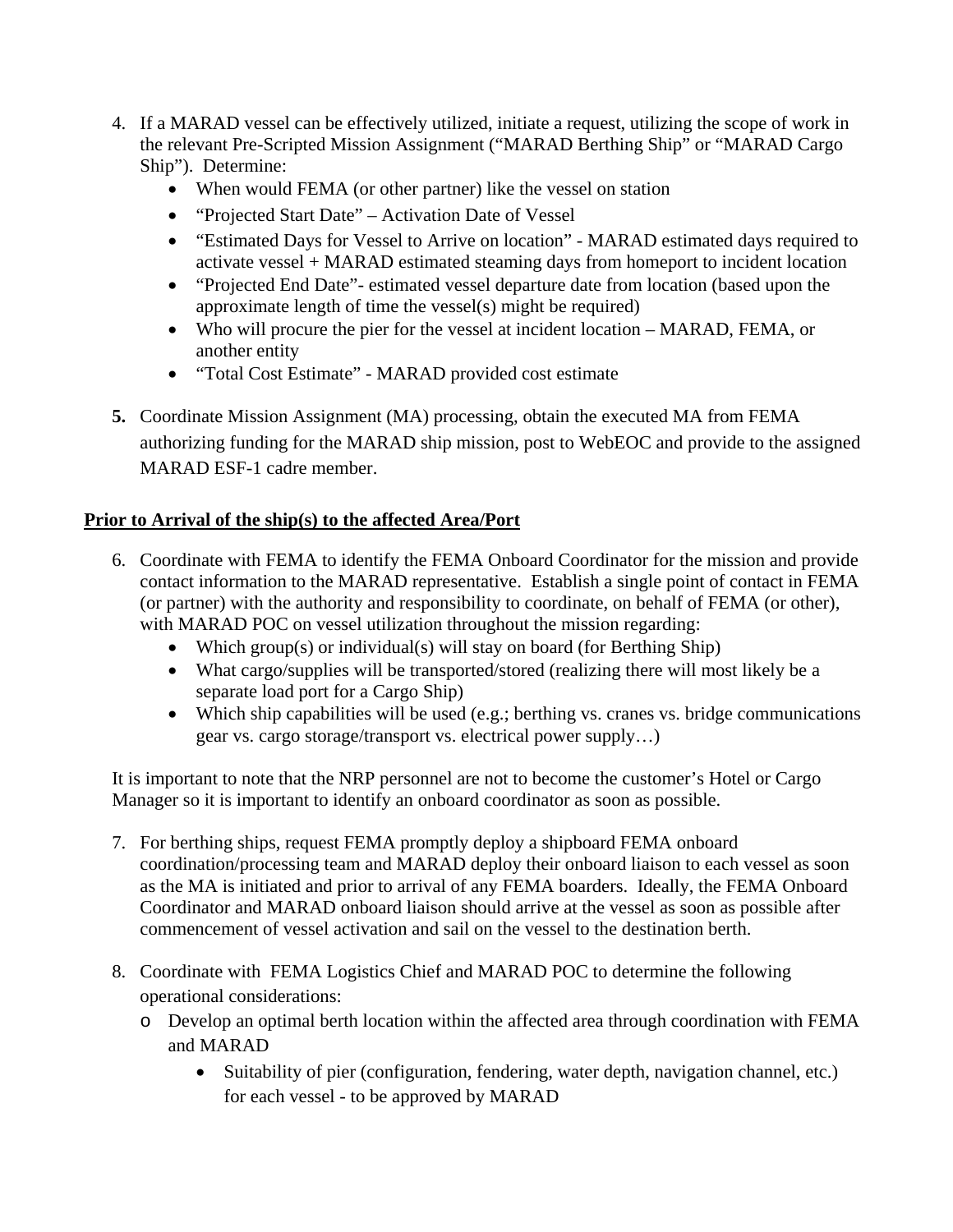- What services will be available to the ship at the berth (i.e. security (identify the agency responsible for providing security), power, parking, water, sewage, trash disposal, etc.)
- o Determine the parking arrangements for all personnel that will be staying on the ship(s)
- $\circ$  Transportation arrangements to/from the ship(s) to work sites and/or to/from the parking area to the ship(s)
- o For Berthing Ships:
	- Determine number, gender, type, and special needs of boarders who will be staying aboard each vessel:
		- Gender Berths for Men; Berths for Women
		- Special needs Physical limitations, medical needs, special dietary needs
		- Law enforcement with firearms (Require safe to stow weapons)
		- Service Animals
		- $\blacksquare$  Age (youth, elderly)
	- Provide FEMA Onboard Coordinator with a ship orientation brief supplied by MARAD to advise personnel on the limitations to billeting on a ship (i.e. bunk beds (top bunk requires climbing)), narrow passages, communal spaces, lack of privacy, noise, and luggage quantity and size limitations
	- Identify any specific amenities required by FEMA (or customer) to be provided by ship to boarders:
		- Internet (estimate data usage need  $(\#$  of users and bandwidth required))
		- TV
		- Newspapers
		- **Other**

Notify MARAD about above determinations as soon as possible (ideally before vessel departure from homeport).

# **After the arrival of the ship(s) to the affected Area/Port**

- 9. Coordinate with MARAD POC and FEMA Onboard Coordinator to ensure that Vessel Master (Vessel Master has the overriding authority and the responsibility to make decisions with respect to safety and pollution prevention and to request MARAD's assistance as necessary) and onboard FEMA coordinating team jointly implement effective onboard processes to ensure the following:
	- o Safety and security of boarders, crew and vessel
	- o Prompt identification and resolution of issues requiring joint MARAD/FEMA coordination
	- o Daily Vessel Report boarder count (by gender), meals served, available berths (by gender), issues, etc. in accordance with format promulgated by MARAD Command Center (MCC) after coordination with FEMA